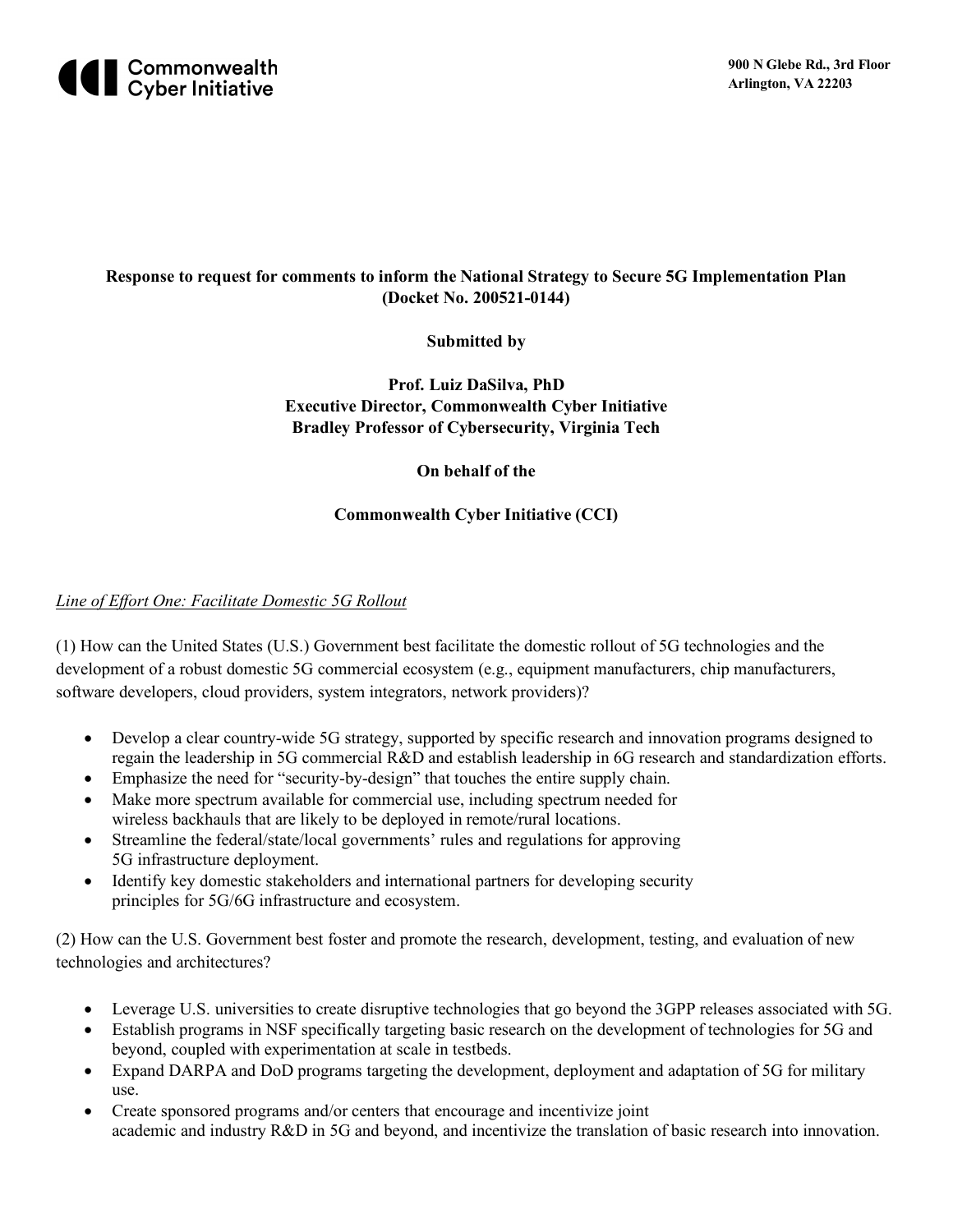

- Include 5G considerations in the strategic planning for future initiatives in manufacturing, transportation, energy, and other verticals.
- Support the development of new benchmarking and testbed facilities targeting 5G and beyond.
- Establish a 5G Range that provides the ability to evaluate 5G technologies by stakeholders in autonomy, IoT, AI, and other 5G enabled use cases.
- Develop a 5G cyber risk assessment capability similar to NIST's National Vulnerabilities Database that would provide deeper insight into security readiness of 5G software and hardware.

(3) What steps can the U.S. Government take to further motivate the domestic-based 5G commercial ecosystem to increase 5G research, development, and testing?

- Organize a national dialog between academia, private sector, government, around the country's priorities in 5G and beyond. Universities can play an important role as a convener that gives arms-length to government involvement.
- Support the participation of domestic industry representatives and researchers in standardization bodies, representing a common national agenda on 5G security.

(4) What areas of research and development should the U.S. Government prioritize to achieve and maintain U.S. leadership in 5G? How can the U.S. Government create an environment that encourages private sector investment in 5G technologies and beyond? If possible, identify specific goals that the U.S. Government should pursue as part of its research, development, and testing strategy.

- Focus on the areas of promise for 5G and edge computing where the main opportunities for innovation lie: provisioning of reliable communications for a new generation of applications, from autonomous vehicles to widespread augmented reality, from industrial automation to the tactile Internet.
- Invest in the softwarization trends in 5G (e.g., software-defined handsets and networks, network function virtualization, cloud computing), and open radio access network efforts.
- Promote spectrum sharing, including license-exempt access to certain bands to accelerate innovation.
- Investigate the use of artificial intelligence (AI) to create more robust networks that are easier to deploy.
- Develop automated tools to check for security vulnerabilities.
- Develop war-gaming approaches to validating security and for checking on vulnerabilities, especially from a high-level network perspective.

## *Line of Effort Two: Assess Risks to and Identify Core Security Principles of 5G Infrastructure*

- (1) What factors should the U.S. Government consider in the development of core security principles for 5G infrastructure?
	- Potential for widespread international adoption by governments and standardization bodies.
	- Coordination with similar efforts initiated by the governments of U.S. allies; for example, the EU toolbox of risk mitigating measures.
	- Selection of metrics and development of open benchmarks.
	- Validation and certification of products as meeting the security principles.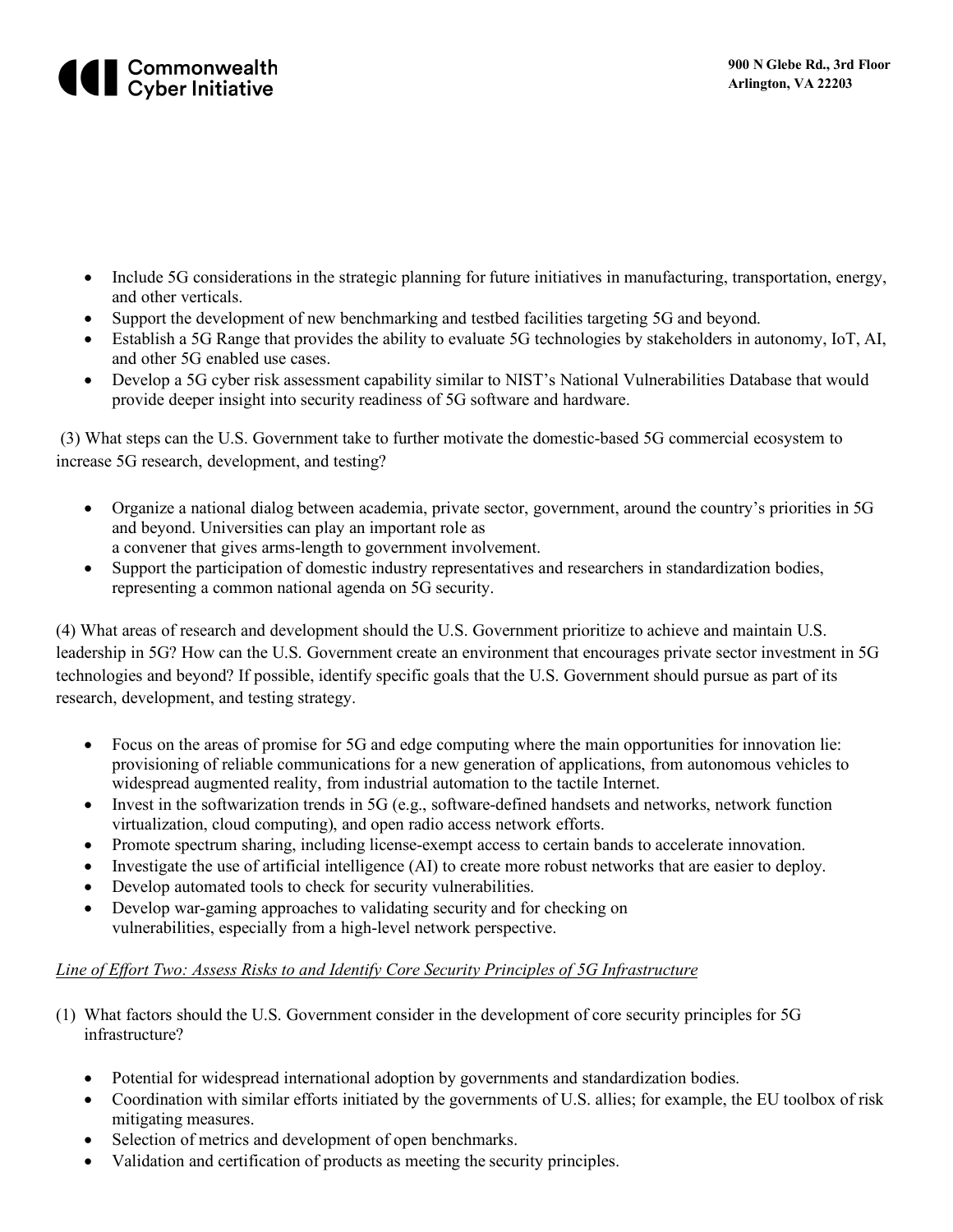

.

- Emphasizing "security-by-design" for all 5G software and hardware.
- Developing more sophisticated and automated testing techniques to locate security vulnerabilities.
- (2) What factors should the U.S. Government consider when evaluating the trustworthiness or potential security gaps in U.S. 5G infrastructure, including the 5G infrastructure supply chain? What are the gaps?
	- Validated testing scenarios, experimented with at scale, under simulated attacks.
	- Shared accountability in 5G supply chain between suppliers, vendors and users.
	- Increased transparency and access to information pertaining to security threats plaguing 5G infrastructure to industry stakeholders, which can be addressed through the creation of a vulnerability database.
	- Support for the development of formal and semi-formal tools for 5G verification.
	- One key gap is in the development of methods to determine when a connection is being monitored, not just disrupted.

(3) What constitutes a useful and verifiable security control regime? What role should security requirements play, and what mechanisms can be used to ensure these security requirements are adopted?

- Develop quantifiable risk and resilience metrics, coupled with a security auditing technique.
- Provide the ability to track the metrics through a 5G cyber security focused Information Sharing and Analysis Organization (ISAO).
- Proper delineation of the requirements abstract vs. system-level requirements so that the "shall"s can be directly traced to the mechanisms implementing them, and so that non-implementable requirements can be identified.
- Security requirements should be checked for completeness and consistency, and formal or semi-formal representations should be checkable by automated means.

(4) Are there stakeholder-driven approaches that the U.S. Government should consider to promote adoption of policies, requirements, guidelines, and procurement strategies necessary to establish secure, effective, and reliable 5G infrastructure?

- Developing a U.S. version of the toolbox of risk mitigation measures, arrived at by consensus between government, industry, and academic research participants.
- Coordinated representation of U.S. interests in international standards bodies involved in the evolution of 5G.

(5) Is there a need for incentives to address security gaps in 5G infrastructure? If so, what types of incentives should the U.S. Government consider in addressing these gaps? Are there incentive models that have proven successful that could be applied to 5G infrastructure security?

- Easy access to license-free or lightly licensed spectrum to incentivize innovation.
- Incentives for shared accountability in supply chain that results in access to trustworthy hardware and software.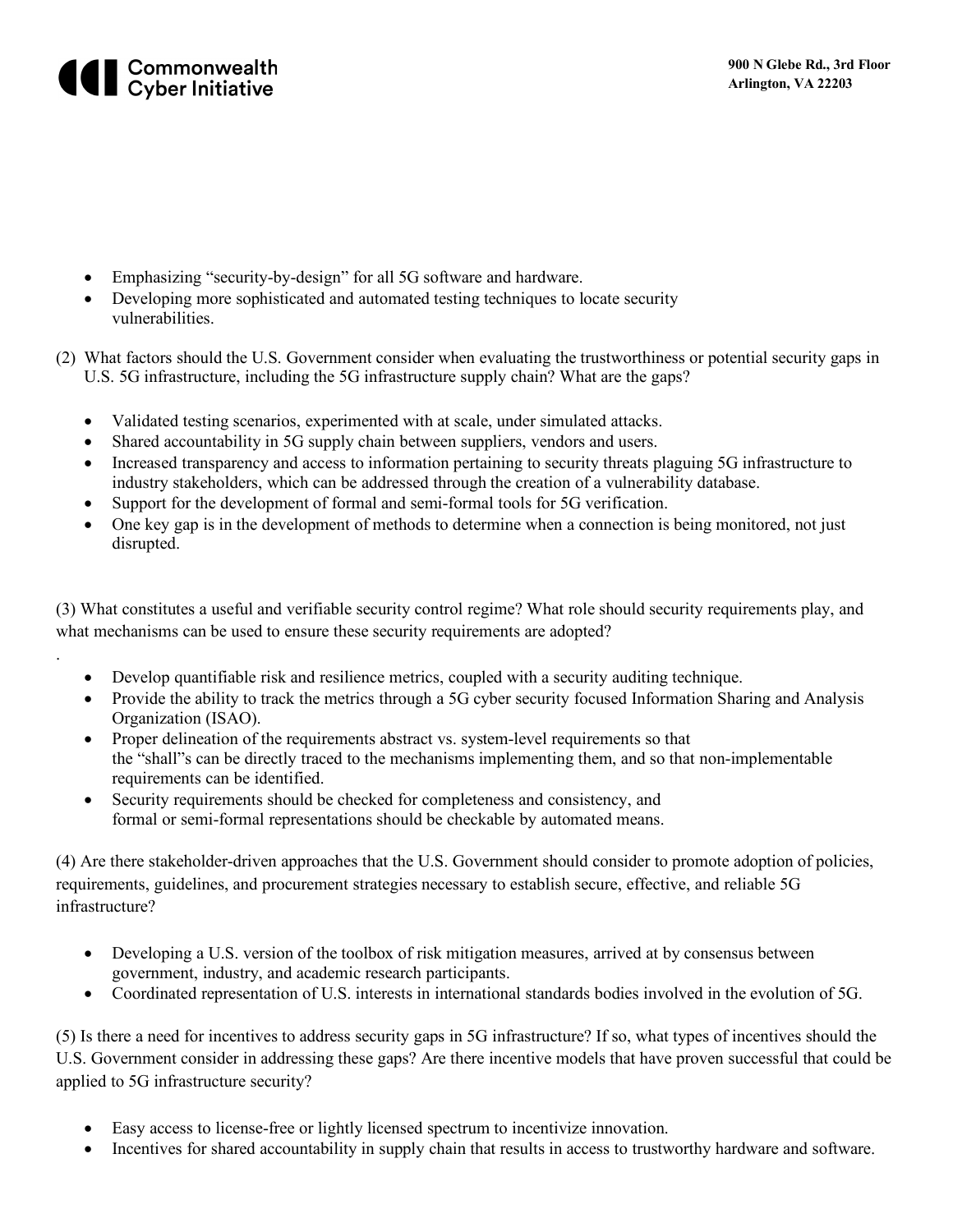# **All Commonwealth**<br> **Cyber Initiative**

• Investigation of new business models that incentivize manufacturers and operators that meet security benchmarks.

# *Line of Effort Three: Address Risks to U.S. Economic and National Security during Development and Deployment of 5G Infrastructure Worldwide*

- (1) What opportunities does the deployment of 5G networks worldwide create for U.S. companies?
	- Innovation and start-up creation in a new generation of applications and services, enabled through the low latency, reliability, high data rates, scalability brought about by 5G.
	- The U.S. is strong in software and application development, areas that are, in many ways, more profitable than 5G hardware. As these apps are developed, helping to facilitate best practices in security can help. To some extent, security concerns can be addressed at the application level.
	- Establishing leadership in Beyond 5G/6G.
	- Expansion of export markets for 5G-related U.S. industries.

(2) How can the U.S. Government best address the economic and national security risks presented by the use of 5G worldwide?

- Broad awareness that vulnerabilities of 5G infrastructure worldwide present risks to national security. This goes beyond just nation-state threats but also covers terrorism and natural disasters.
- Unavoidable use of non-U.S. software/hardware of questionable trustworthiness in the U.S.'s 5G infrastructure (due to unavailability of software/hardware produced by U.S. industry) requires systematic risk analysis of 5G infrastructure and the evaluation of degrees of confidence in the supply chain.

(3) How should the U.S. Government best promote 5G vendor diversity and foster market competition?

- Provide preferential access to U.S. companies to intellectual property generated by US universities under a federal contract.
- Fund R&D in standards-compliant network stacks for 5G as well as beyond 5G that are open source by design. This will encourage the decoupling of the software and hardware ecosystems of 5G. This, in turn, will mitigate the threat posed by supplychain attacks and promote 5G vendor diversification and market competition.
- Provide seed funding for innovation, especially for startups and SMEs.

(4) What incentives and other policy options may best close or narrow any security gaps and ensure the economic viability of the United States domestic industrial base, including research and development in critical technologies and workforce development in 5G and beyond?

• Workforce training program in 5G, including both the telecommunications/software engineering workforce and workforce involved in R&D in key verticals. This is particularly important in verticals that have high potential to be revolutionized by 5G, such as smart transportation, advanced manufacturing, and healthcare.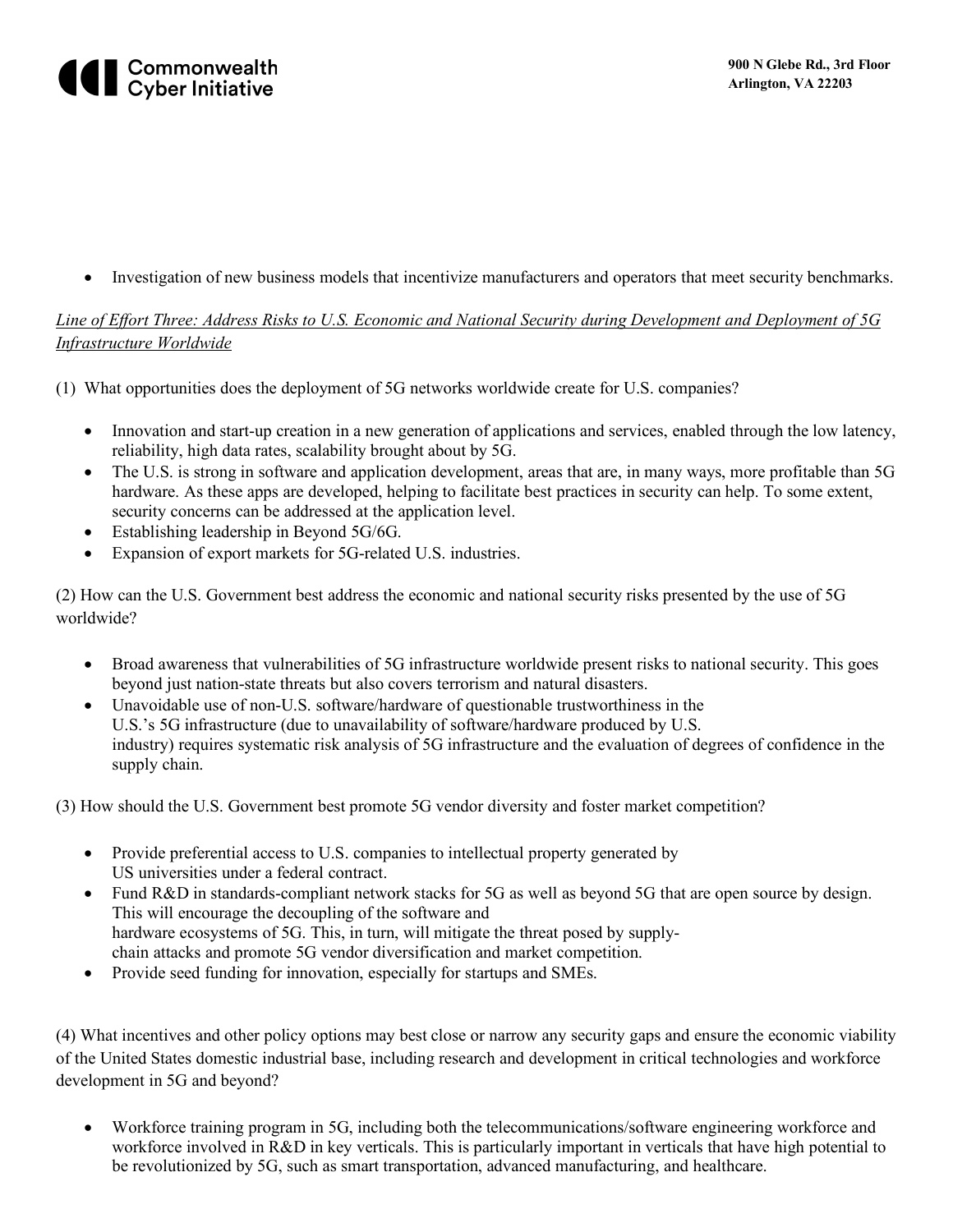

• Programs to attract and retain top international talent.

#### *Line of Effort Four: Promote Responsible Global Development and Deployment of 5G*

(1) How can the U.S. Government best lead the responsible international development and deployment of 5G technology and promote the availability of secure and reliable equipment and services in the market?

- Funding programs that support international collaboration, partnerships with countries in Europe, Asia, and the Americas for joint academic and research programs around 5G.
- Promoting and funding participation in standards bodies responsible for 5G and related technologies.
- Develop de facto standards and promote best practices for 5G security implementation and 5G secure supply chains that other countries may be able to adopt.
- (2) How can the U.S. Government best encourage and support U.S. private sector participation in standards development for 5G technologies?
	- Organizing a recurring national dialog between academia, private sector, government, around the country's priorities in 5G and beyond, and promoting and funding the representation of national priorities in the 3GPP standards process. Universities can play a key role as conveners.
- (3) What tools or approaches could be used to mitigate risk from other countries' 5G infrastructure? How should the U.S. Government measure success in this activity?
	- Blockchain-empowered information sharing that will provide provenance for vendors' and suppliers' actions.
	- Develop and employ vulnerability testing software.
	- Work with allies and international partners to develop cyber risk-management policies for 5G systems.

(4) Are there market or other incentives the U.S. Government should promote or foster to encourage international cooperation around secure and trusted 5G infrastructure deployment?

- Establish partnerships with research funding agencies in Europe, e.g., as part of the upcoming Horizon Europe program, and selected countries in Asia to enable funding for international cooperation in 5G and beyond research.
- Fund universities to engage with exchange programs with leading universities in Korea and Europe that are considered international leaders.

(5) Both the Department of Commerce and the Federal Communications Commission (FCC) have rulemakings underway to address the security of the telecommunications infrastructure supply chain.4 Are there other models that identify and manage risks that might be valuable to consider?